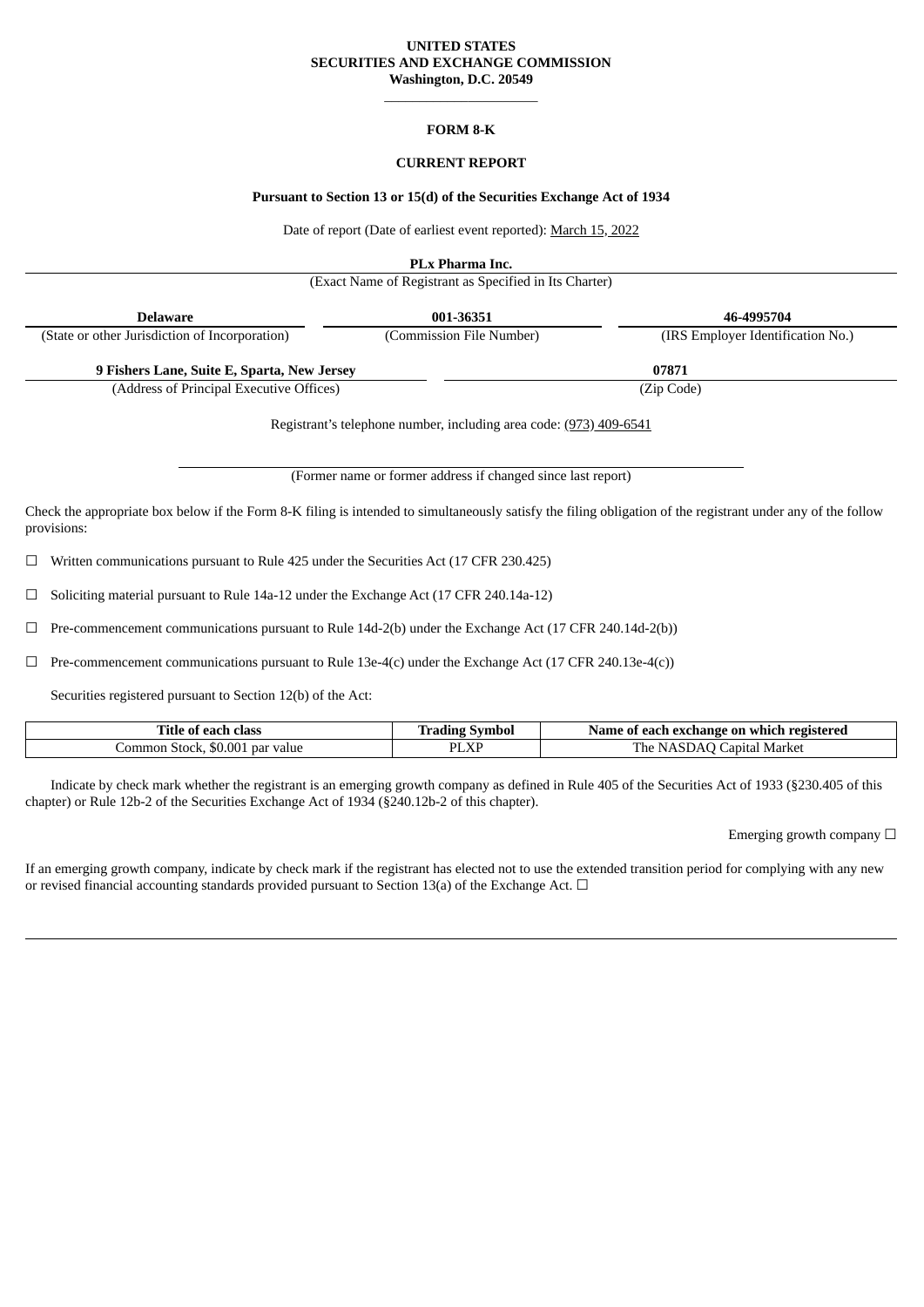### **Item 7.01 Regulation FD Disclosure.**

Pursuant to Regulation FD, PLx Pharma Inc. (the "Company") hereby furnishes the Corporate Presentation that Natasha Giordano, the Company's President and Chief Executive Officer, and Rita O'Connor, the Company's Chief Financial Officer, will present to investors on or after March 15, 2022. The Corporate Presentation is attached hereto as Exhibit 99.1 and will be available on the Company's website under the Investor Relations tab.

The information furnished by the Company pursuant to this Item 7.01, including Exhibit 99.1, shall not be deemed "filed" for purposes of Section 18 of the Securities Exchange Act of 1934, as amended (the "Exchange Act"), or otherwise subject to the liability of that section, and shall not be deemed to be incorporated by reference into any Company filing under the Securities Act of 1933, as amended, or the Exchange Act, regardless of any general incorporation language in such filing.

## **Item 9.01 Financial Statements and Exhibits.**

| (d) | Exhibits    |                                                                                                           |
|-----|-------------|-----------------------------------------------------------------------------------------------------------|
|     | Exhibit No. | Description                                                                                               |
|     | 99.1        | PLx Pharma Inc. March 2022 Corporate Presentation.                                                        |
|     | 104         | Cover Page Interactive Data File (the cover page XBRL tags are embedded within the Inline XBRL document). |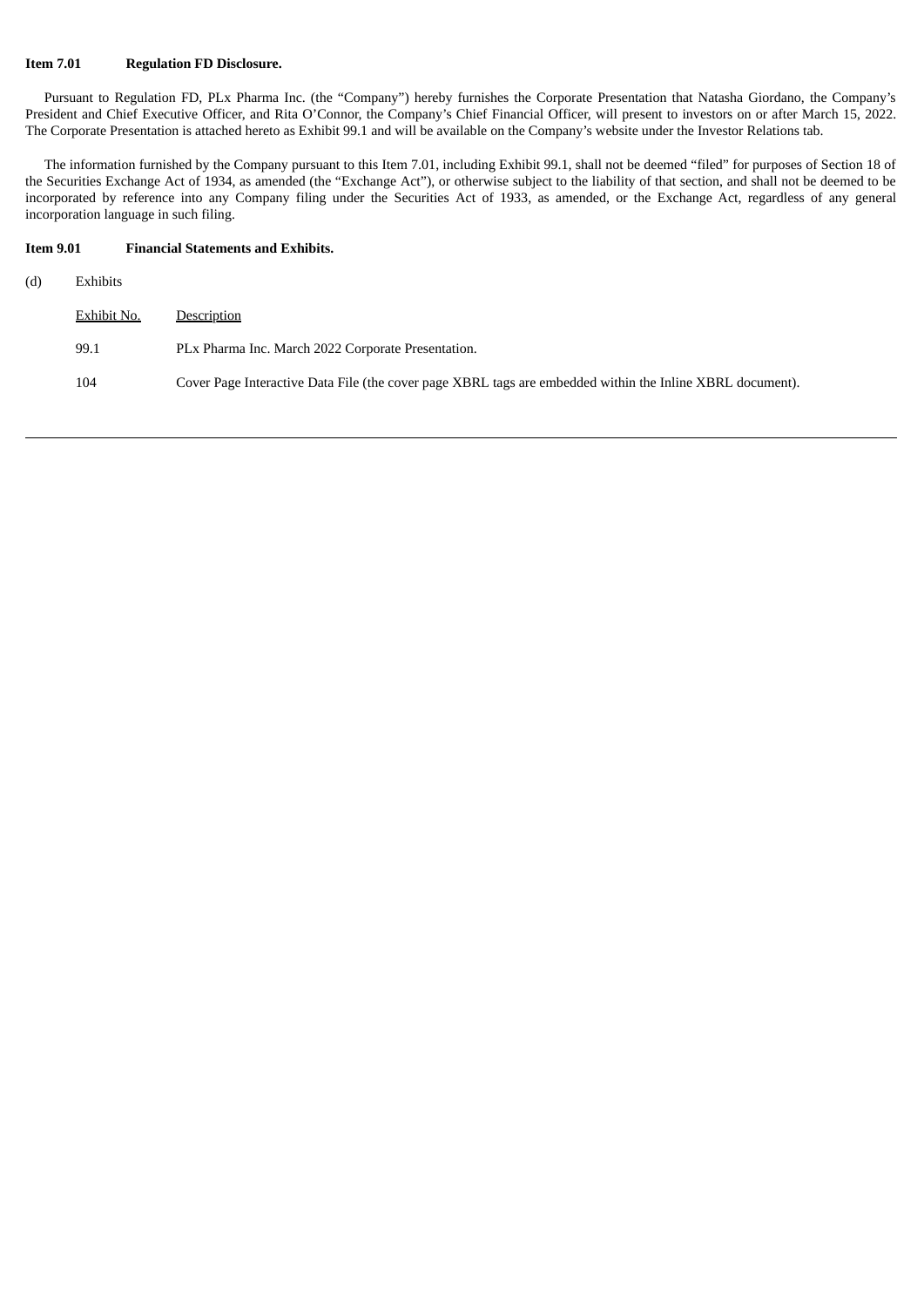### **SIGNATURES**

Pursuant to the requirements of the Securities Exchange Act of 1934, the registrant has duly caused this report to be signed on its behalf by the undersigned hereunto duly authorized.

# **PLX PHARMA INC.**

Dated: March 15, 2022 By:

/s/ Natasha Giordano<br>Name: Natasha Giordano Title: President and Chief Executive Officer